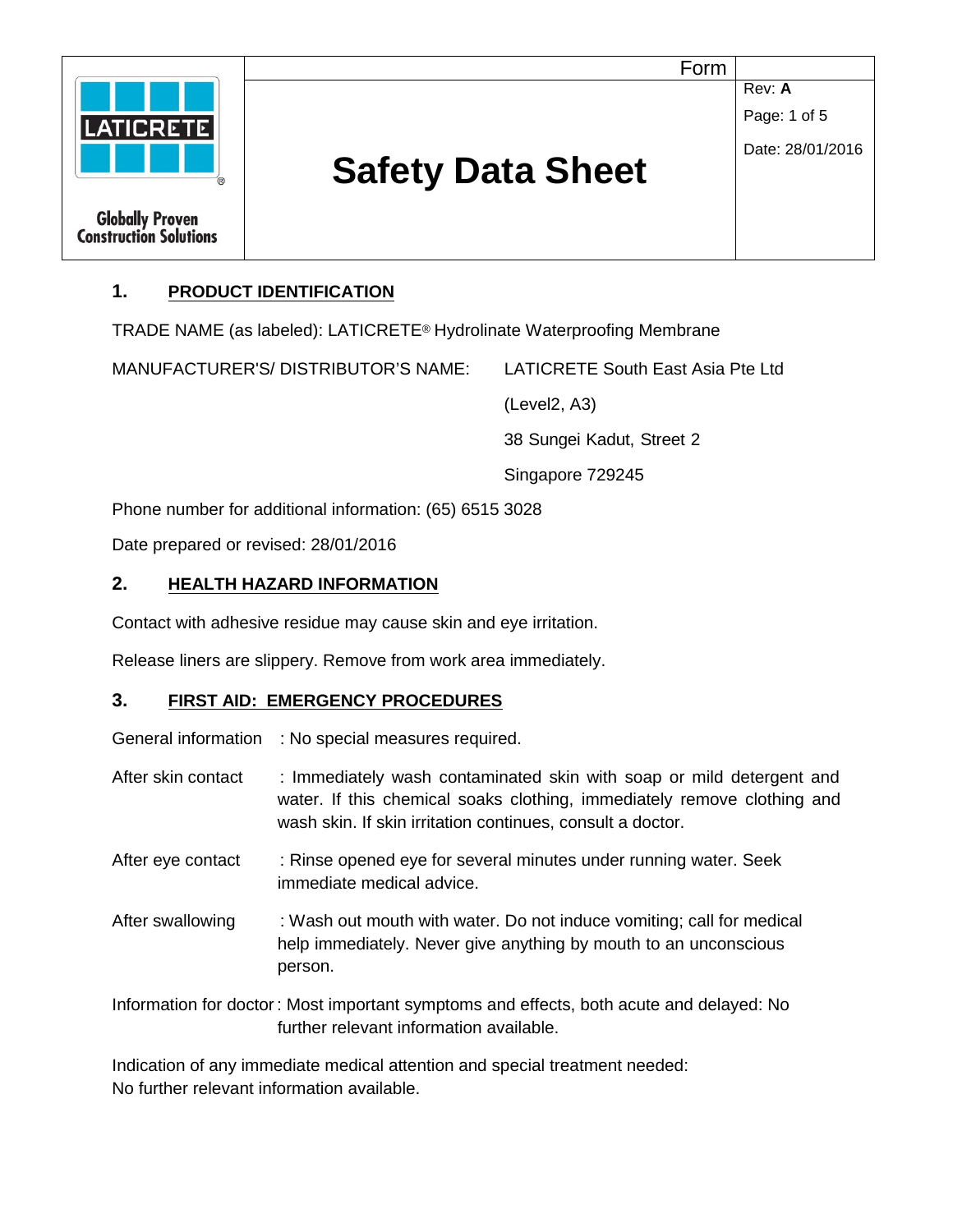|                                                  | Form                     |                  |
|--------------------------------------------------|--------------------------|------------------|
| I<br>H                                           |                          | Rev: A           |
| <b>LATICRETE</b>                                 |                          | Page: 2 of 5     |
|                                                  | <b>Safety Data Sheet</b> | Date: 28/01/2016 |
| <b>Globally Proven</b><br>Construction Solutions |                          |                  |

# **4. FIRE FIGHTING MEASURES**

| Suitable extinguishing agents | : CO2, powder or water spray. Fight larger fires with water |
|-------------------------------|-------------------------------------------------------------|
|                               | spray or alcohol resistant foam.                            |

Special hazards arising from the substance or mixture : No further relevant information available.

Additional information : Collect contaminated fire fighting water separately. It must not enter the sewage system

## **5. ACCIDENTAL RELEASE MEASURES**

Measures for environmental protection: No precaution required.

#### **6. HANDLING AND STORAGE**

| Precautions for safe handling                            | : Open and handle receptacle with care.      |
|----------------------------------------------------------|----------------------------------------------|
| Information about fire - and explosion protection        | : No special measures required.              |
| Information about storage in one common storage facility | : No special measures required.              |
| Specific end use(s)                                      | : No further relevant information available. |

## **7. PHYSICAL AND CHEMICAL PROPERTIES**

Information on basic physical and chemical properties:

## GENERAL INFORMATION

| Appearance: Form            | : Solid sheet.                        |
|-----------------------------|---------------------------------------|
| Colour                      | : According to product specification. |
| Odour                       | : Characteristic.                     |
| Odour threshold             | : Not determined.                     |
| pH-value                    | : Not applicable.                     |
| Change in conditions        | : N/A                                 |
| Melting point/Melting range | : Undetermined.                       |
| Boiling point/Boiling range | : Not determined.                     |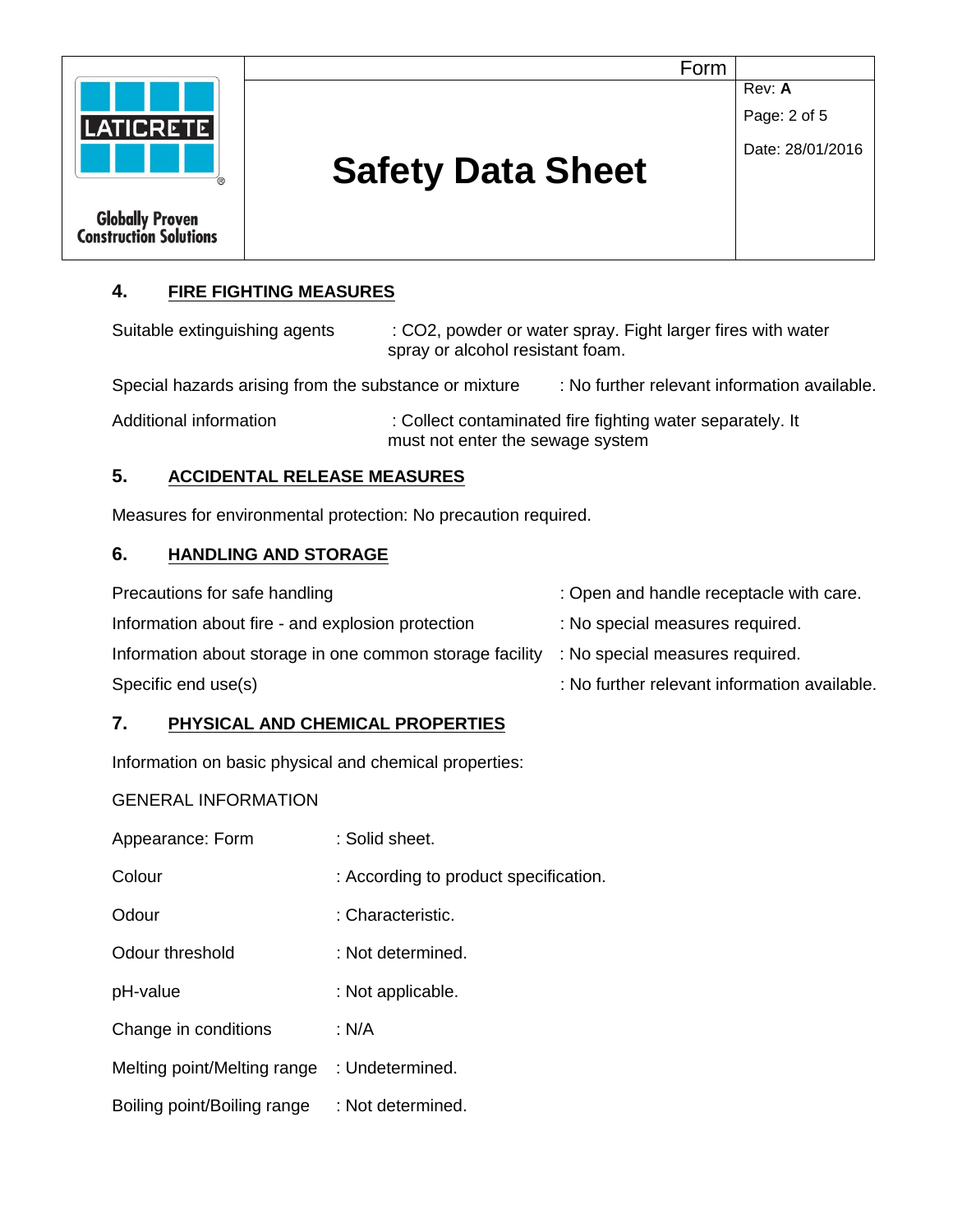

Flammability (solid, gaseous): Not determined.

| Self-igniting                  | : Product is not self-igniting.                                   |
|--------------------------------|-------------------------------------------------------------------|
| Danger of explosion            | : Product does not present an explosion hazard.                   |
| Density at 20°C                | : $\sim$ 1 g/cm <sup>3</sup> ( $\sim$ 8.345 lbs/gal)              |
| Solubility in/Miscibility with | : N/A                                                             |
| Water                          | : Not miscible or difficult to mix.                               |
| Additional information         | : These are typical values and do not constitute a specification. |

# **8. STABILITY AND REACTIVITY**

| Chemical stability     | : Thermal decomposition / conditions to be avoided: No<br>decomposition if used according to specifications. |
|------------------------|--------------------------------------------------------------------------------------------------------------|
| Conditions to avoid    | : No further relevant information available.                                                                 |
| Incompatible materials | : No further relevant information available.                                                                 |

Hazardous decomposition products : No dangerous situation known.

## **9. TOXICOLOGY INFORMATION**

| Information on toxicological effects       | : ACUTE TOXICITY                                            |
|--------------------------------------------|-------------------------------------------------------------|
| LD/LC50 values relevant for classification | : 9002-88-4 Polyethylene, Dermal LD50 > 2000<br>mg/kg (rat) |
| Primary irritant effect on the skin        | : Irritating to skin.                                       |
| Primary irritant effect on the eye         | : May be irritating to the eyes.                            |
| Inhalation                                 | : May be harmful if inhaled.                                |
|                                            |                                                             |

## **10. ECOLOGICAL INFORMATION**

```
AQUATIC TOXICITY : No further relevant information available.
```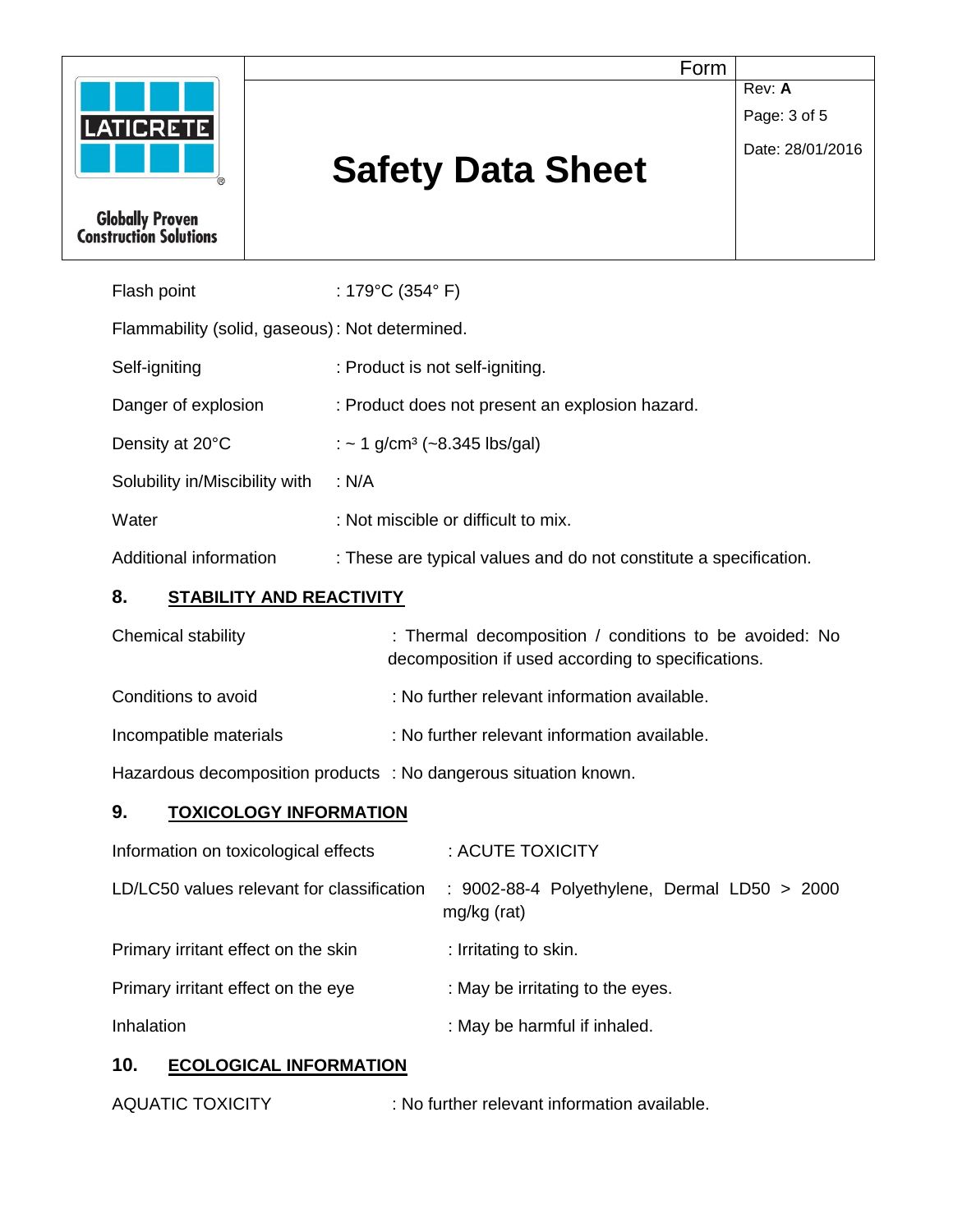

Persistence and degradability : No further relevant information available.

## BEHAVIOUR IN ENVIRONMENTAL SYSTEMS

Bioaccumulative potential : No further relevant information available.

Mobility in soil **Mobility** in soil  $\blacksquare$  : No further relevant information available.

## **11. DISPOSAL CONSIDERATIONS**

Waste treatment methods recommendation : Must not be disposed together with household garbage. Do not allow product to reach sewage system.

Uncleaned packaging recommendation : Disposal must be made according to official regulations.

#### **12. TRANSPORT INFORMATION**

#### LAND TRANSPORT ADR/RID (cross-border)

- ADR/RID class : N/A
- Remarks : Not Regulated.

Inland shipping AND : N/A

ADN/R Class : N/A

#### MARITIME TRANSPORT IMDG

IMDG Class : N/A

Marine pollutant : No

Remarks : Not Regulated

## AIR TRANSPORT ICAO-TI AND IATA-DGR

ICAO/IATA Class : N/A

Remarks : Not Regulated

Special precautions for user : Not applicable.